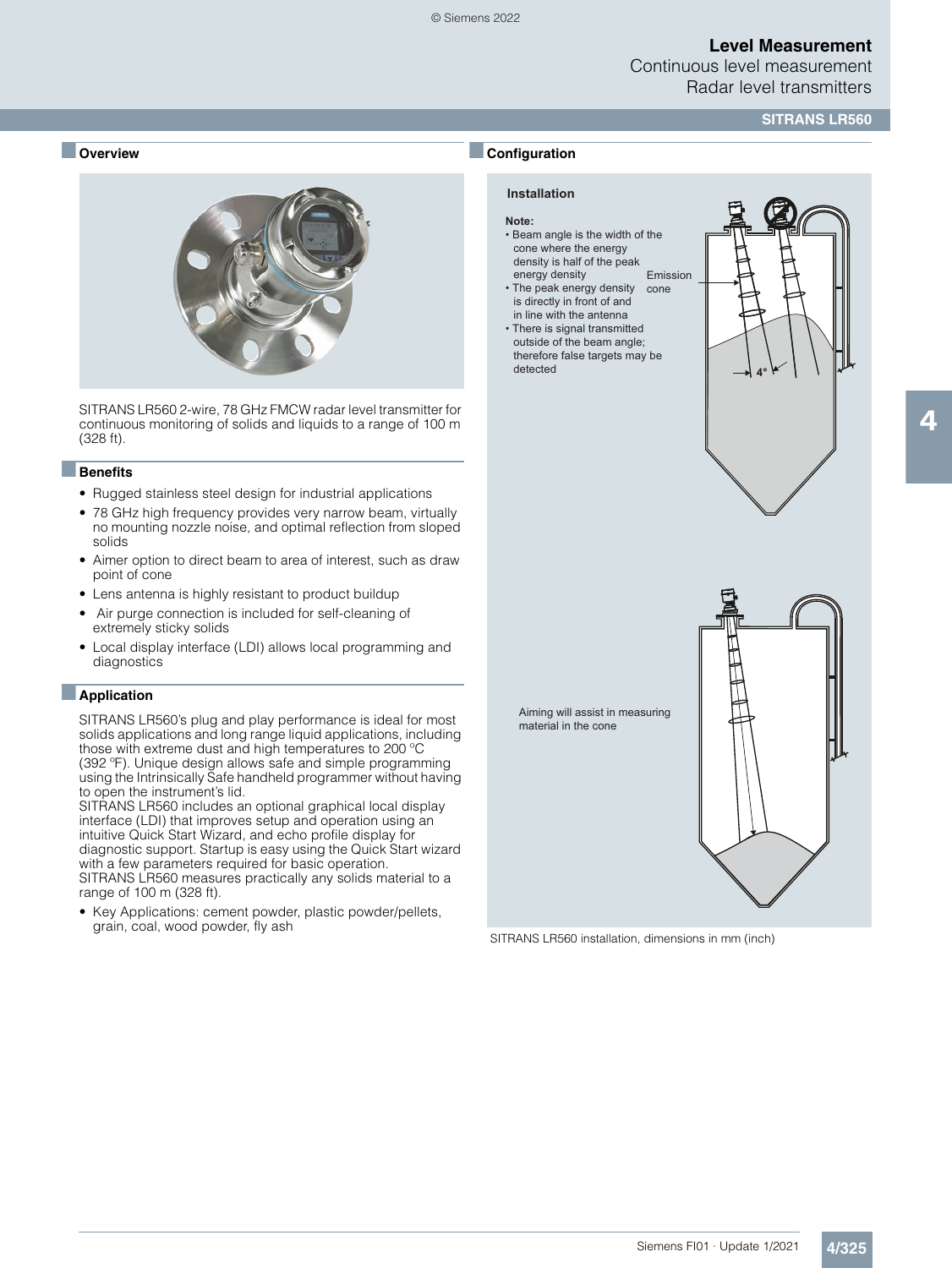Continuous level measurement Radar level transmitters

#### **SITRANS LR560**

#### ■**Technical specifications**

| Mode of operation                                                                                                                 |                                                                                                                                                              |  |  |
|-----------------------------------------------------------------------------------------------------------------------------------|--------------------------------------------------------------------------------------------------------------------------------------------------------------|--|--|
| Measuring principle                                                                                                               | Radar level measurement                                                                                                                                      |  |  |
| Frequency                                                                                                                         | 78 GH <sub>z</sub> FMCW                                                                                                                                      |  |  |
| Minimum detectable distance                                                                                                       | 400 mm (15.75 inch) from sensor<br>reference point                                                                                                           |  |  |
| Maximum measuring range <sup>1)</sup>                                                                                             | $\bullet$ 40 m (131 ft) version<br>$\bullet$ 100 m (328 ft) version                                                                                          |  |  |
| Output                                                                                                                            |                                                                                                                                                              |  |  |
| Analog output                                                                                                                     | 4  20 mA                                                                                                                                                     |  |  |
| Communications                                                                                                                    | $\bullet$ HART<br>• Optional: PROFIBUS PA                                                                                                                    |  |  |
| Fail-safe                                                                                                                         | • Programmable as high, low or hold<br>(Loss of Echo)<br>· NE43 programmable                                                                                 |  |  |
| Performance (according to<br>reference conditions IEC60770-1)                                                                     |                                                                                                                                                              |  |  |
| Maximum measured error (including<br>hysteresis and non-repeatability) <sup>2)</sup>                                              | 5 mm (0.2 inch)                                                                                                                                              |  |  |
| <b>Rated operating conditions</b><br>(according to reference conditions<br>IEC60770-1)                                            |                                                                                                                                                              |  |  |
| Installation conditions<br>• Location                                                                                             | Indoor/outdoor                                                                                                                                               |  |  |
| Ambient conditions (enclosure)<br>• Ambient temperature<br>• Storage temperature<br>• Installation category<br>• Pollution degree | $-40+80$ °C ( $-40+176$ °F)<br>$-40+80$ °C ( $-40+176$ °F)<br>L<br>4                                                                                         |  |  |
| <b>Medium conditions</b>                                                                                                          |                                                                                                                                                              |  |  |
| Dielectric constant $\varepsilon_r$                                                                                               | >1.6                                                                                                                                                         |  |  |
| Process temperature and pressure                                                                                                  | See chart below                                                                                                                                              |  |  |
| Design                                                                                                                            |                                                                                                                                                              |  |  |
| Enclosure<br>• Construction<br>• Conduit entry<br>• Purge inlet<br>• Lens material                                                | 316L/1.4404 stainless steel<br>M20 x 1.5, or 1/2" NPT via adapter<br>1/8" NPT, 30 cfm at max. 100 psi<br>• 40 m version: PEI<br>• 100 m version: PEEK        |  |  |
|                                                                                                                                   | Damage to lens could result from<br>continuous purging/cleaning (due to<br>abrasive solids). Recommended to<br>purge/clean only a few seconds<br>every hour. |  |  |
| • Degree of protection                                                                                                            | Type 4X/NEMA 4X, Type 6/NEMA 6,<br><b>IP68</b>                                                                                                               |  |  |
| • Weight                                                                                                                          | 3.15 kg (6.94 lb) including 3 inch<br>flange                                                                                                                 |  |  |
| • Optional local display interface                                                                                                | Graphic LCD, with bar graph<br>representing level                                                                                                            |  |  |
| Process connections<br>• Universal flat-faced flanges <sup>3)</sup>                                                               | • 3, 4, 6 inch/80, 100, 150 mm,<br>304 stainless steel<br>• 3, 4, 6 inch/80, 100, 150 mm,<br>316L/1.4404 or 316L/1.4435<br>stainless steel                   |  |  |
| • Aimer flanges <sup>3)</sup>                                                                                                     | 3, 4, 6 inch/80, 100, 150 mm, polyure-<br>thane powder-coated cast aluminum                                                                                  |  |  |

|                                                           | max. 550 $\Omega$                                                                                                                                                                                                                                                                                                                                                                                                                 |  |  |
|-----------------------------------------------------------|-----------------------------------------------------------------------------------------------------------------------------------------------------------------------------------------------------------------------------------------------------------------------------------------------------------------------------------------------------------------------------------------------------------------------------------|--|--|
| PROFIBUS PA                                               | 13.5 mA<br>9  32 V DC, per IEC 61158-2                                                                                                                                                                                                                                                                                                                                                                                            |  |  |
| <b>Certificates and approvals</b>                         |                                                                                                                                                                                                                                                                                                                                                                                                                                   |  |  |
| General                                                   | <sub>C</sub> CSA <sub>US</sub> , CE, UKCA, FM                                                                                                                                                                                                                                                                                                                                                                                     |  |  |
| Radio                                                     | Europe (RED), FCC, Industry Canada,<br><b>RCM</b>                                                                                                                                                                                                                                                                                                                                                                                 |  |  |
| Hazardous<br>• Europe / UK / International<br>• US/Canada | ATEX II 1 D 1/2 D 2 D Ex ta IIIC<br>T139°C Da.<br>ATEX II 3 G Ex ic IIC T4 Gc,<br>ATEX II 3 G Ex ec IIC T4 Gc;<br>UKEX II 1D 1/2D 2D Ex ta IIIC T139°C<br>Da.<br>UKEX II 3G Ex ic IIC T4 Gc,<br>UKEX II 3G Ex ec IIC T4 Gc;<br>IECEx SIR 09.0149X,<br>IECEx Ex ec IIC T4 Gc,<br>IECEx Ex ic IIC T4 Gc,<br>IECEx Ex ta IIIC T139°C Da, IP68;<br>FM/CSA Class II, Div. 1, Groups E, F, G<br>Class III T4<br>FM/CSA Class I, Div. 2, |  |  |
| $\bullet$ China<br>$\bullet$ Brazil                       | Groups A, B, C, D, T4<br><b>NEPSI</b><br>Ex nA II T4<br>Ex nL IIC T4<br>DIP A20 TA, T139 °C<br>INMETRO<br>Ex nA IIC T4 Gc, Ex ta IIIC T139°C Da                                                                                                                                                                                                                                                                                   |  |  |
| Programming                                               |                                                                                                                                                                                                                                                                                                                                                                                                                                   |  |  |
| Intrinsically Safe Siemens handheld<br>programmer         | Infrared receiver                                                                                                                                                                                                                                                                                                                                                                                                                 |  |  |
| • Approvals for handheld<br>programmer                    | IS model:<br>ATEX II 1 GD Ex ia op is IIC T4 Ga,<br>ATEX II 1 GD Ex ia op is IIIC T135°C<br>Da.<br>Ta = -20 $^{\circ}$ C to +50 $^{\circ}$ C;<br>UKEX II 1 GD Ex ia op is IIC T4 Ga,<br>UKEX II 1 GD Ex ia op is IIIC T135°C<br>Da.<br>Ta = $-20^{\circ}$ C to $+50^{\circ}$ C                                                                                                                                                    |  |  |
| Handheld communicator                                     | HART communicator 375/475                                                                                                                                                                                                                                                                                                                                                                                                         |  |  |
| PC.                                                       | SIMATIC PDM, AMS, PACTware                                                                                                                                                                                                                                                                                                                                                                                                        |  |  |
| Display (local)                                           | Graphic local user interface including<br>quick start wizard and echo profile<br>displays                                                                                                                                                                                                                                                                                                                                         |  |  |

4 ... 20 mA/HART Nominal 24 V DC (max. 30 V DC) with

1) From sensor reference point

<sup>2)</sup> Under severe EMI/EMC environments per IEC61326-1 or NAMUR NE21, the device error may increase to a maximum of  $25$  mm (1 inch)

3) Universal flange mates with EN 1092-1 (PN16)/ASME B16.5 (150 lb)/JIS 2220 (10K) bolt hole pattern.

#### *Process temperature and pressure*

| <b>Version</b>   | <b>Stainless steel</b><br>-1  0.5 bar<br>$-1$ 3.0 bar | Aimer flange:<br>$-1$ 0.5 bar | Aimer flange:<br>$-1$ 3.0 bar |
|------------------|-------------------------------------------------------|-------------------------------|-------------------------------|
| 40 m             | $-40$ $+100$ °C                                       | $-40$ $+100$ °C               | $-40+100$ °C                  |
|                  | $(-40 +212$ °F)                                       | $(-40 +212$ °F)               | $(-40+212$ °F)                |
| 100 <sub>m</sub> | $-40$ $+200$ °C                                       | $-40$ $+200$ °C               | $-40$ $+120$ °C               |
|                  | $(-40 +392$ °F)                                       | $(-40 +392$ °F)               | $(-40 +248$ °F)               |

**Power supply**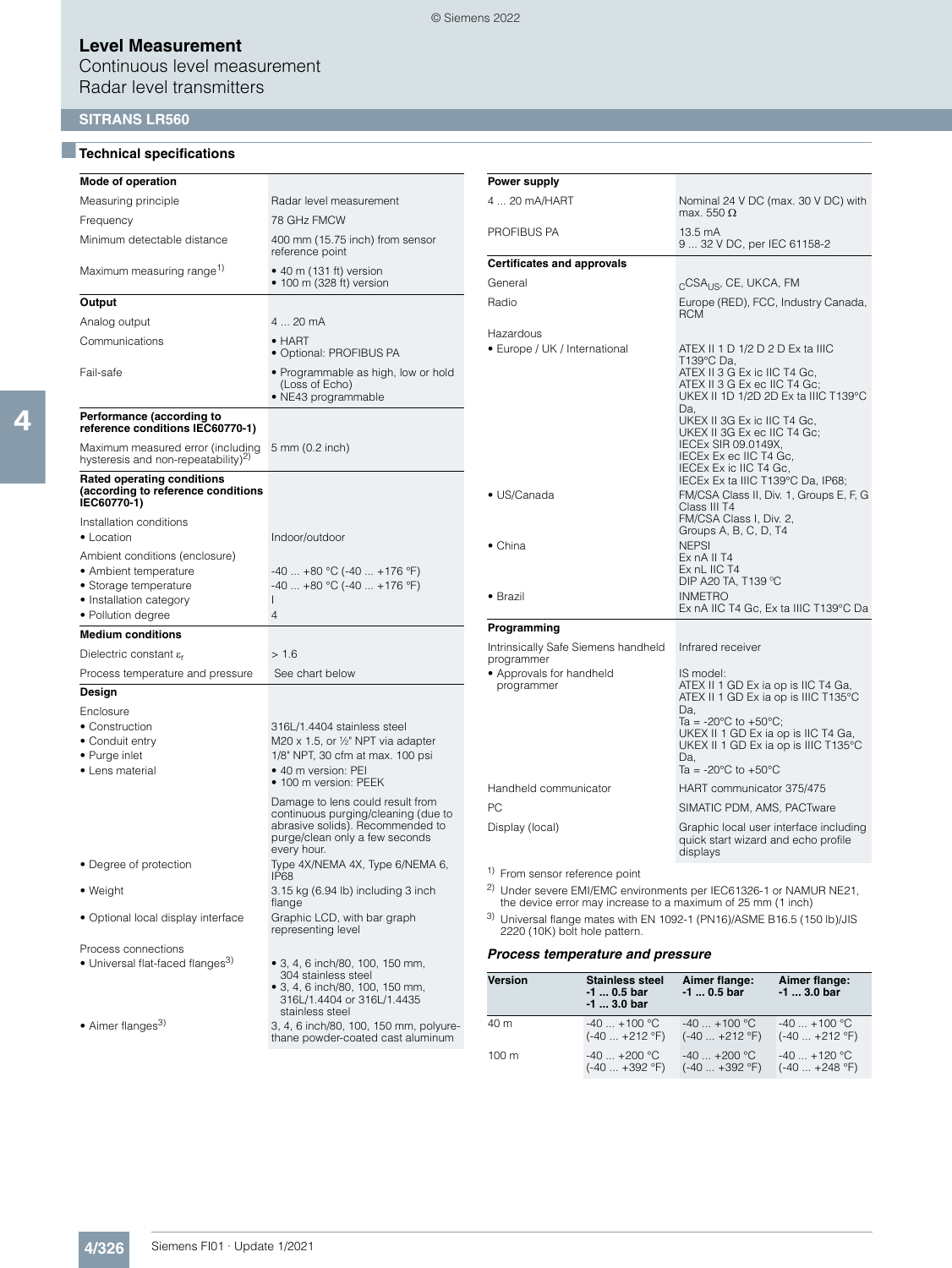#### © Siemens 2022

## **Level Measurement**

Continuous level measurement Radar level transmitters

## **SITRANS LR560**

| Selection and ordering data                                                                                               |                            | Article No.           |                     |        |                                                                                                                                       | Order code      |
|---------------------------------------------------------------------------------------------------------------------------|----------------------------|-----------------------|---------------------|--------|---------------------------------------------------------------------------------------------------------------------------------------|-----------------|
| SITRANS LR560 Radar level transmitter                                                                                     |                            | フ 7ML5440-            |                     |        | <b>Further designs</b>                                                                                                                |                 |
| with flush lens antenna<br>Continuous, non-contact, 100 m (328 ft) range,                                                 |                            | <b>EN 200 - EN 20</b> |                     |        | Please add "-Z" to Article No.<br>and specify Order code(s).                                                                          |                 |
| for general solids applications.                                                                                          |                            |                       |                     |        | Plug M12 with mating connector <sup>1)2)3)</sup>                                                                                      | A50             |
| Order handheld programmer separately                                                                                      |                            |                       |                     |        | Plug $7/8$ " with mating connector <sup>1)3)4)</sup>                                                                                  | A55             |
| 7 Click on the Article No. for the online<br>configuration in the PIA Life Cycle Portal.                                  |                            |                       |                     |        | Stainless steel tag [69 x 50 mm (2.71 x 1.97 inch)]:                                                                                  | <b>Y15</b>      |
| Measurement and process temperature range                                                                                 |                            |                       |                     |        | Measuring-point number/identification<br>(max. 27 characters); specify in plain text                                                  |                 |
| 40 m (131 ft) max range, -40  +100 °C<br>100 m (328 ft) max range, -40  +200 °C                                           | $\bf{0}$<br>$\blacksquare$ |                       |                     |        | Manufacturer's test certificate: M to DIN 55350,<br>Part 18 and to ISO 9000                                                           | C11             |
| <b>Process connection</b><br>Universal flat-faced flange fits ANSI/DIN/JIS flanges                                        |                            |                       |                     |        | Material inspection Certificate Type 3.1 per<br>EN 10204 <sup>5)</sup>                                                                | C <sub>12</sub> |
| 80 mm/3 inch, 304 stainless steel<br>100 mm/4 inch, 304 stainless steel                                                   | A<br>B                     |                       |                     |        | NAMUR NE43 compliant, device preset to failsafe<br>$< 3.6$ mA <sup>6)</sup>                                                           | <b>N07</b>      |
| 150 mm/6 inch, 304 stainless steel                                                                                        | C                          |                       |                     |        | <b>Operating Instructions</b>                                                                                                         |                 |
| 80 mm/3 inch, 316L stainless steel                                                                                        | D                          |                       |                     |        | All literature is available to download for free, in a                                                                                |                 |
| 100 mm/4 inch, 316L stainless steel<br>150 mm/6 inch, 316L stainless steel                                                | E<br>F                     |                       |                     |        | range of languages, at                                                                                                                |                 |
| 80 mm/3 inch, painted aluminum,                                                                                           | G                          |                       |                     |        | http://www.siemens.com/processinstrumentation/documentation                                                                           |                 |
| with integral aimer <sup>1)</sup><br>100 mm/4 inch, painted aluminum,                                                     | н                          |                       |                     |        | <b>Accessories</b>                                                                                                                    | Article No.     |
| with integral aimer <sup>1)</sup>                                                                                         |                            |                       |                     |        | Hand Programmer, Intrinsically safe                                                                                                   | 7ML1930-1BK     |
| 150 mm/6 inch, painted aluminum,<br>with integral aimer <sup>1)</sup>                                                     | J                          |                       |                     |        | Local display interface                                                                                                               | 7ML1930-1FJ     |
| Enclosure (with cable inlet)                                                                                              |                            |                       |                     |        | Sun Shield Cover, 304 stainless steel                                                                                                 | 7ML1930-1FK     |
| Stainless steel, 1 x 1/2" NPT                                                                                             |                            | A                     |                     |        | Housing lid with window                                                                                                               | 7ML1930-1FL     |
| Stainless steel, 1 x M20 x 1.5<br>(plastic gland included)                                                                |                            | B                     |                     |        | One metallic cable gland M20 x 1.5,<br>rated -40  +80 °C (-40  +176 °F), HART <sup>()</sup>                                           | 7ML1930-1AP     |
| <b>Pressure rating</b><br>$0.5$ bar g $(7.5$ psi g) maximum<br>3 bar g (40 psi g) maximum                                 |                            |                       | 0<br>$\blacksquare$ |        | One metallic cable gland M20 x 1.5,<br>rated -40  +80 °C (-40  +176 °F),<br>PROFIBUS PA <sup>7</sup>                                  | 7ML1930-1AQ     |
| Output/communication                                                                                                      |                            |                       |                     |        | SITRANS RD100, loop powered display -<br>see Chapter 7                                                                                | 7ML5741 -       |
| 4  20 mA, HART<br>PROFIBUS PA                                                                                             |                            |                       |                     | A<br>B | SITRANS RD150, remote digital display for<br>4  20 mA and HART devices - see Chapter 7                                                | 7ML5742--       |
| <b>Approvals</b>                                                                                                          |                            |                       |                     |        | SITRANS RD200, universal input display with                                                                                           | 7ML5740--       |
| Ordinary Locations/General Purpose (Non-Ex), FM,<br>cCSAus, IC, FCC, CE, UKCA, RED, RCM                                   |                            |                       |                     | A      | Modbus conversion - see Chapter 7                                                                                                     |                 |
| CSA/FM Class I, Div. 2, Groups A, B, C, D, Class II,<br>Div. 1, Groups E, F, G, Class III, Industry Canada,<br><b>FCC</b> |                            |                       |                     | B      | SITRANS RD300, dual line display with totalizer and<br>linearization curve and Modbus conversion -<br>see Chapter 7                   | 7ML5744--       |
| ATEX II 1 D 1/2 D 2 D Ex ta IIIC T139°C Da,<br>ATEX II 3 G Ex ic IIC T4 Gc,<br>ATEX II 3 G Ex ec IIC T4 Gc;               |                            |                       |                     | C      | For applicable back up point level switch -<br>see point level measurement section                                                    |                 |
| UKEX II 1D 1/2D 2D Ex ta IIIC T139°C Da,                                                                                  |                            |                       |                     |        | <sup>1)</sup> Available with Approval option A only.                                                                                  |                 |
| UKEX II 3G Ex ic IIC T4 Gc,<br>UKEX II 3G Ex ec IIC T4 Gc;                                                                |                            |                       |                     |        | <sup>2)</sup> Available with Enclosure option B only.                                                                                 |                 |
| INMETRO Ex nA IIC T4 Gc,                                                                                                  |                            |                       |                     |        | <sup>3)</sup> Available with Output/communication options B and C only.                                                               |                 |
| INMETRO Ex ta IIIC T139°C Da, IP68;<br>IECEx Ex ec IIC T4 Gc,                                                             |                            |                       |                     |        | <sup>4)</sup> Only available with enclosure option A (NPT thread).                                                                    |                 |
| IECEX Ex ic IIC T4 Gc.                                                                                                    |                            |                       |                     |        | <sup>5)</sup> Available with Pressure rating option 1 only.                                                                           |                 |
| IECEx Ex ta IIIC T139°C Da, IP68;<br>CE, UKCA, RED, RCM                                                                   |                            |                       |                     |        | 6) Available with Output/communication option A only.                                                                                 |                 |
| Local display interface                                                                                                   |                            |                       |                     |        | 7) Product shipped with plastic cable gland, rated to -20 °C. If -40 °C rating<br>required, then metallic cable gland is recommended. |                 |
| Without                                                                                                                   |                            |                       |                     | 1      |                                                                                                                                       |                 |
| With                                                                                                                      |                            |                       |                     | 2      |                                                                                                                                       |                 |

1) Rated to 120 ºC max. when used with Pressure rating option 1.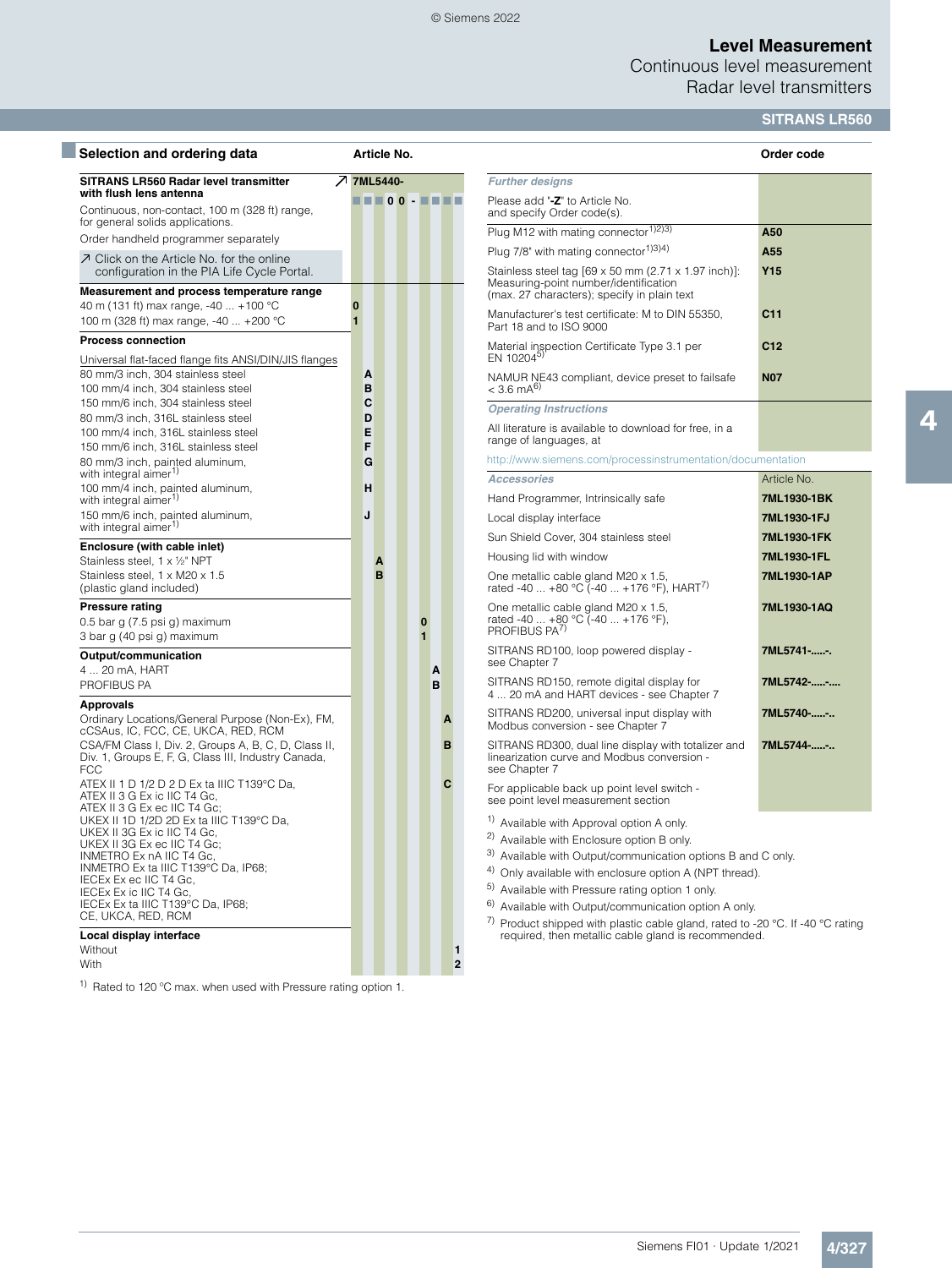Continuous level measurement Radar level transmitters

#### **SITRANS LR560**

#### *SITRANS LR560 Specials*

| <b>SITRANS LR560 Electronics Modules</b>                                                                                                            |             | <b>Options</b>                                                                     |                                                         |
|-----------------------------------------------------------------------------------------------------------------------------------------------------|-------------|------------------------------------------------------------------------------------|---------------------------------------------------------|
| SITRANS LR560 Electronics Module, HART,<br>100 m range, compatible with 7ML54401XX00XAXX,<br>no enclosure or process connection included.           | 7ML1830-3AC | Handheld programmer                                                                | Sun shield cover                                        |
| SITRANS LR560 Electronics Module,<br>PROFIBUS PA, 100 m range,<br>compatible with 7ML54401XX00XBXX.<br>no enclosure or process connection included. | 7ML1830-3AH | Article number:<br>7ML1930-1BK                                                     | (304 stainless steel)<br>Article number:<br>7ML1930-1FK |
| SITRANS LR560 Electronics Module, HART,<br>40 m range, compatible with 7ML54400XX00XAXX,<br>no enclosure or process connection included.            | 7ML1830-3AK | <b>SIEMENS</b><br>$\begin{array}{ c c c c c }\n\hline\n1 & 2 & 3 & 4\n\end{array}$ |                                                         |
| SITRANS LR560 Electronics Module,<br>PROFIBUS PA, 40 m range,<br>compatible with 7ML54400XX00XBXX,<br>no enclosure or process connection included.  | 7ML1830-3AL | $\begin{bmatrix} 6 & 7 & 8 \end{bmatrix}$<br>$\cdot$ [ $\cdot$ ]                   |                                                         |
| <b>SITRANS LR560 Miscellaneous Spare Kits</b>                                                                                                       |             |                                                                                    |                                                         |
| Kit, lid gasket, EPDM                                                                                                                               | 7ML1830-3AA |                                                                                    | <u>PC</u>                                               |
| Kit, wrench for 4 inch and 6 inch Aimers                                                                                                            | 7ML1830-3AB |                                                                                    |                                                         |
| Kit, O-rings for 3 inch Aimer                                                                                                                       | 7ML1830-3AD |                                                                                    |                                                         |
| Kit, O-rings for 4 inch Aimer                                                                                                                       | 7ML1830-3AE |                                                                                    | SITRANS LR560 handheld programmer and sun shield cover  |
| Kit, O-rings for 6 inch Aimer                                                                                                                       | 7ML1830-3AF |                                                                                    |                                                         |
| Kit, lid screw and purge plug set with hex keys                                                                                                     | 7ML1830-3AG |                                                                                    |                                                         |

Kit, lid, no Window **7ML1830-3AP**

Customers interested in a custom designed device should consult a local sales person. For more information, please visit http://www.automation.siemens.com/aspa\_app.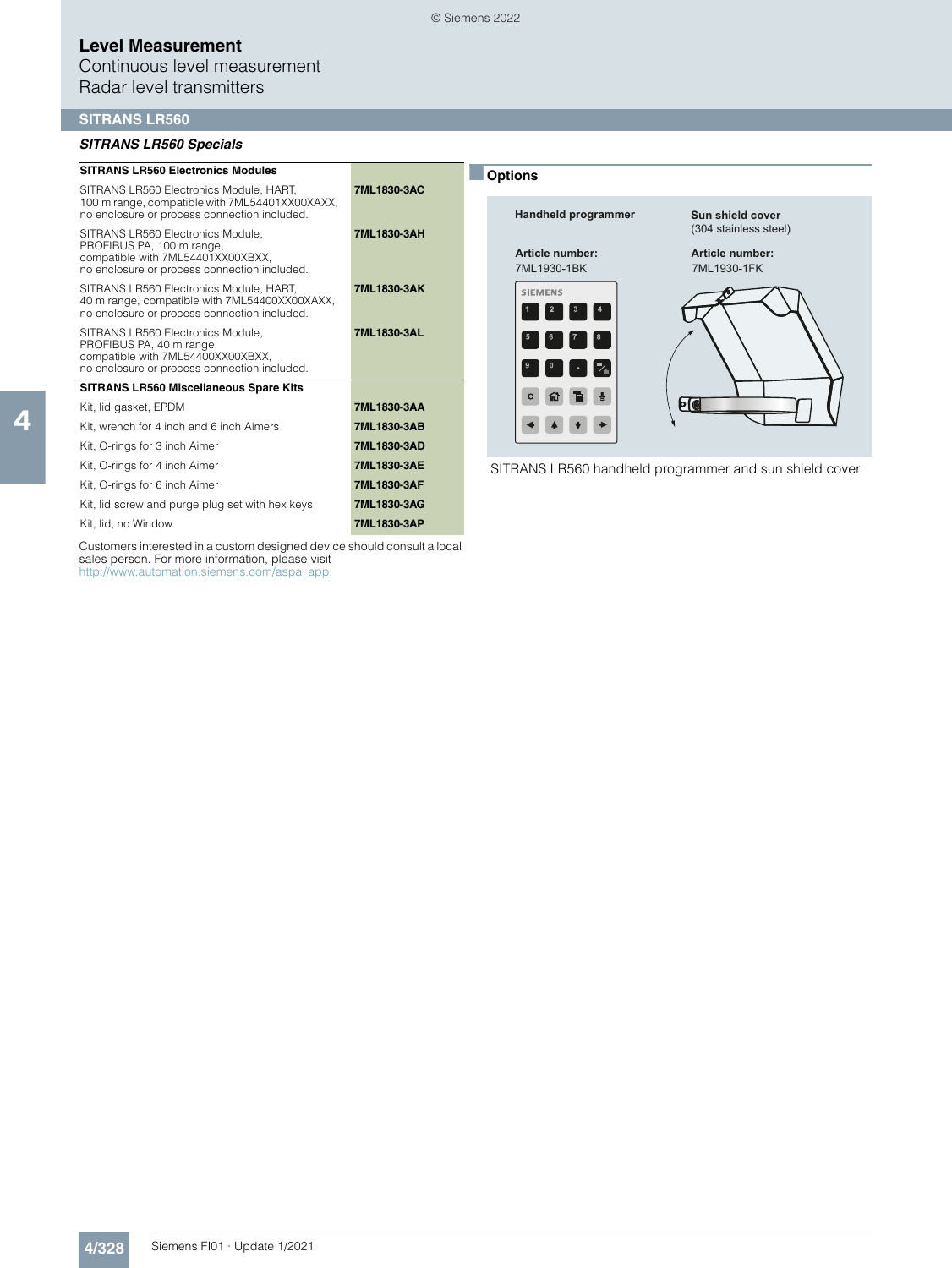Continuous level measurement Radar level transmitters

**SITRANS LR560**

## ■**Characteristic curves**



SITRANS LR560 temperature derating curve

### ■**Dimensional drawings**



SITRANS LR560, dimensions in mm (inch)